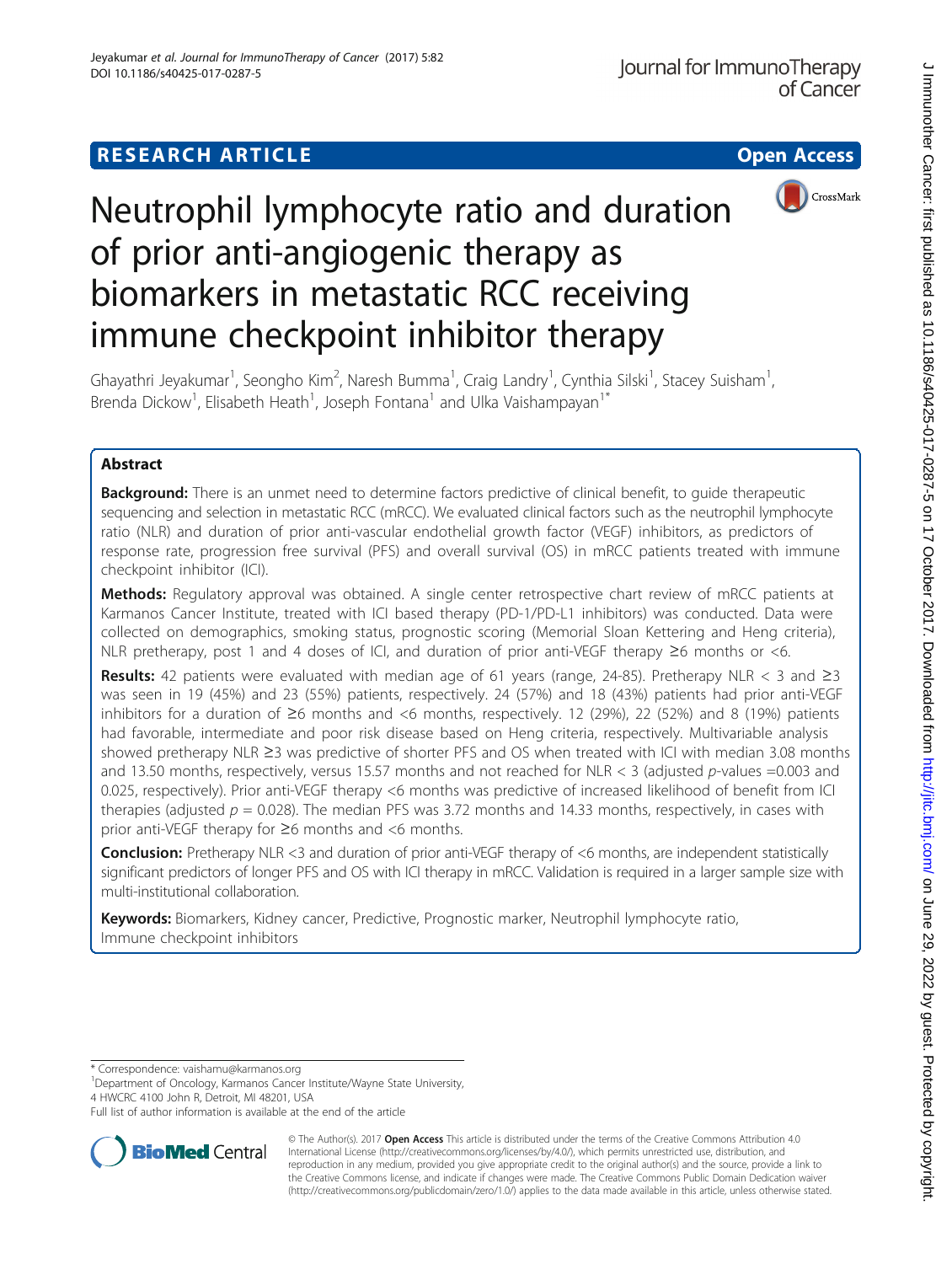## Background

Immune checkpoint inhibitor (ICI) therapy has a unique mechanism of action of restoring T cell mediated immune response by blocking PD-1 and PD L1 interaction [[1\]](#page-7-0). This therapy has recently entered the therapeutic realm of metastatic renal cell cancer (mRCC). Nivolumab was initially evaluated in mRCC and showed a promising overall response rate (ORR) of 27% and progression-free survival (PFS) 56% at 24 weeks [[2\]](#page-7-0). In a phase II trial of 168 patients who were treated with different doses (0.3 mg/kg, 2 mg/kg and 10 mg/kg) ORR were 20%, 22% and 20% respecitvely with median overall survival (OS) of 18.2 mths, 25.5 mths, and 24.7 mths respectively [[1](#page-7-0)]. The trial that led to the FDA approval of nivolumab was a randomized study comparing nivolumab to standard oral everolimus therapy in RCC patents that were pretreated with at least one prior anti-VEGF TKI therapy. The primary endpoint was overall survival (OS). Nivolumab showed a statistically significant improvement in OS over everolimus with median OS of 25 months and 19.6 months respectively in a 821 patient study ( $p = 0.003$ ) [[3\]](#page-7-0). In a parallel randomized trial, cabozantinib demonstrated both progression free survival and OS benefit over everolimus and also received FDA approval [\[4\]](#page-7-0). Besides this two other therapies, axitinib and combination of lenvatinib and everolimus have also demonstrated progression free survival benefit and are approved in mRCC post anti-VEGF TKI therapy. With multiple options of therapy emerging in the second line setting, the sequencing of agents has become a significant challenge [\[5, 6\]](#page-7-0). There is an unmet need for utilization of biomarkers to help guide therapeutic selection in mRCC. This will clearly aid in optimization of existing therapies and prevent exposure to adverse effects of unnecessary therapies with minimal likelihood of clinical benefit. Predictive biomarkers will also help streamline the cost of therapies in RCC.

Memorial Sloan Kettering (MSKCC) and Heng criteria have been widely accepted and are utilized as prognostic models for metastatic renal cell carcinoma [\[7](#page-7-0)–[9](#page-7-0)]. The former was reported in the setting of interferon therapy and the latter in the anti-VEGF therapy era. Although some factors such as time interval from nephrectomy to metastatic disease, hemoglobin, LDH, performance status and corrected calcium, are common to both, the Heng criteria added the inclusion of neutrophilia and thrombocytosis that portend a worse prognosis. With the approval of ICI therapy in mRCC and the availability of multiple other systemic therapy choices, there is an unmet need for updates to the prognostic characteristics. In mRCC, the search for predictive markers to guide therapeutic selection has been disappointing to date. Multiple studies report no association of predictive biomarkers that have been evaluated in conjunction with sunitinib, pazopanib and everolimus therapies. For cabozantinib therapy cMET expression was evaluated and did not result in predictive impact [\[4\]](#page-7-0).

Cancer-related inflammation has been reported to be a marker of poor prognosis [[10\]](#page-7-0). Systemic inflammatory markers such as C-reactive protein have been used to make prognostic determinations of clinical outcome in different types of cancers. There are prior studies on neutrophil lymphocyte ratio (NLR) as a predictive marker in mRCC. Baum et al. [[11](#page-7-0)] described that a NLR ≥4 was likely to be associated with a shorter OS as compared to patients with NLR <4. Other publications have shown better prognosis with lower NLR in the setting of therapies such as cytokines like interleukin-2 and anti-VEGF therapy such as sunitinib [[12](#page-7-0)]. Hu et al. performed a meta-analysis to understand the prognostic value of NLR in RCC [[10\]](#page-7-0). The study demonstrated that higher NLR is likely to be associated with shorter OS. A NLR cutoff of 3 was determined by conducting this meta-analysis combining data from 15 cohorts that showed increased risk of death (HR of 1.82;95% CI, 1.51 to 2.19) in mRCC cases with NLR ≥3.

We evaluated the potential role of clinical factors such as NLR and duration of benefit from prior anti-vascular endothelial growth factor (VEGF) inhibitors, as predictors of response rates, progression free survival (PFS) and overall survival (OS) in mRCC patients treated with immune checkpoint inhibitor(ICI). Other known prognostic clinical factors were also assessed, including prognostic scoring by MSKCC (Memorial Sloan Kettering) [[9\]](#page-7-0) and Heng criteria [\[7](#page-7-0), [8](#page-7-0)] In addition race and age were evaluated to determine the role of these factors in the context of ICI therapy.

The primary objective of this study was to evaluate if NLR and response to duration of prior anti-VEGF therapy are predictors of clinical outcomes with ICI therapy in mRCC.

### Methods

This study was a retrospective chart review of patients who received or receiving PD-1 or PD-L1 inhibitor at Karmanos Cancer Institute(KCI). Regulatory approval was obtained from Wayne State University IRB. A retrospective chart review of mRCC patients at KCI, treated with any ICI therapy (PD-1/PD-L1 inhibitors) was conducted. Best response at any time during the therapy was collected.

The duration of anti-VEGF inhibitors was used as an objective surrogate reflecting response/efficacy with this therapy. If patients had received >1 prior anti-VEGF inhibitor, then the longest duration of each anti-VEGF inhibitor was utilized for coding. Data were collected on demographics, prognostic scoring (MSKCC and Heng), NLR pretherapy, and post 1 and 4 doses of ICI, duration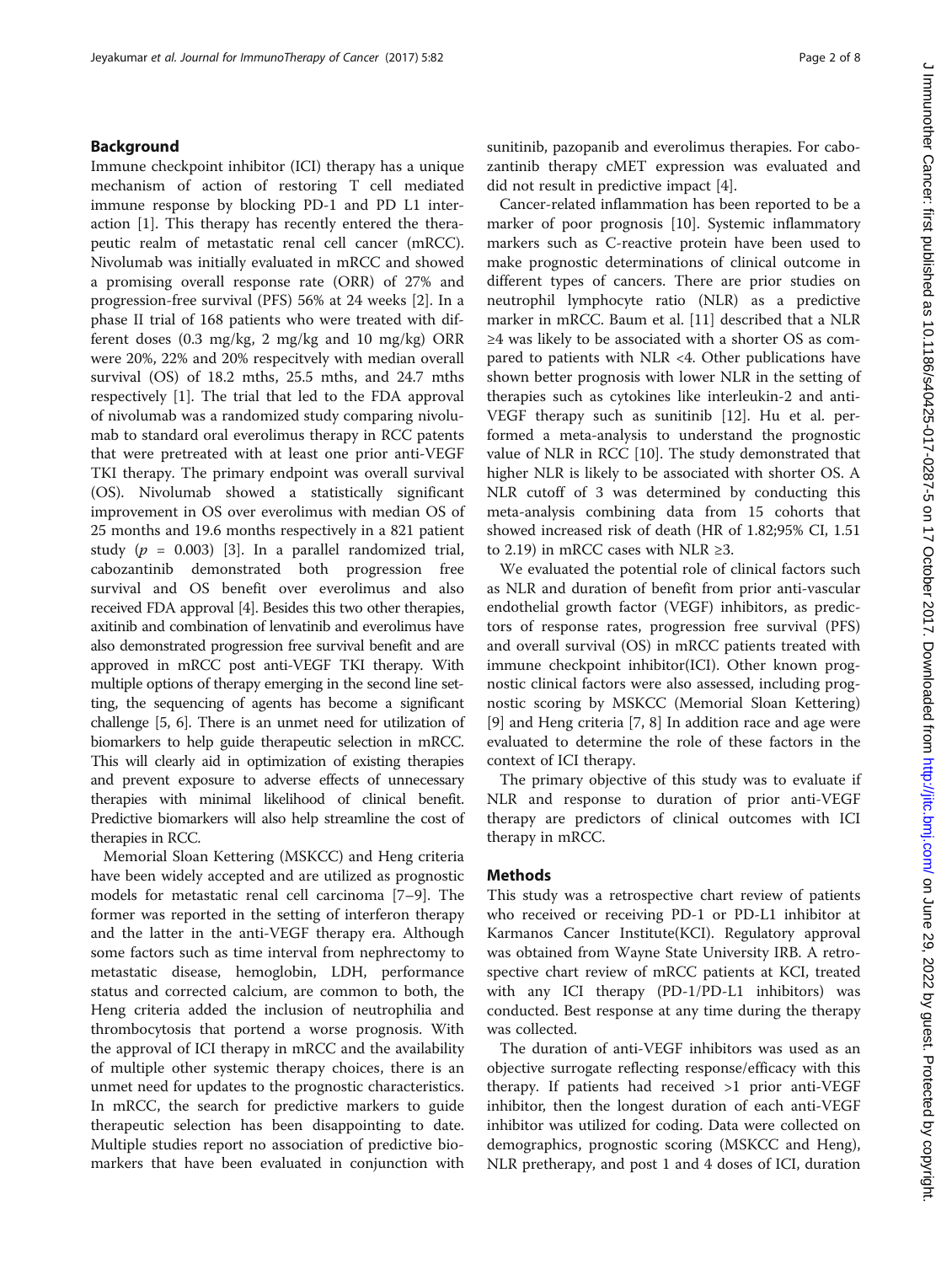of prior anti- VEGF therapy ≥6 months or less (as a surrogate for clinical benefit).

# Statistical methods

Baseline patient characteristics were summarized using count and percentage for categorical variables and median and range for continuous variables. Patient baseline characteristics were further compared between two groups (Pretherapy NLR <3 vs. Pretherapy NLR  $\geq 3$ ). Kruskal-Wallis tests were used to compare two groups for continuous variables and Chi-squared or Fisher's exact tests for categorical variables. Progression-free survival (PFS) was calculated as the time from the date of PD1/PDL1 treatment to the date of progression or death from any cause. Patients who were alive without progression were considered censored at the date of last observation. Overall survival (OS) was calculated as the time from the date of PD1/PDL1 treatment to death from any cause. Patients who were alive were considered censored at the date of last observation. Kaplan-Meier estimates were used to summarize the distribution of PFS and OS. Univariable logistic regression models were fit to assess associations between the response of PD1/ PDL1 (to progression disease and non-response with complete response and partial response and stable disease as a reference) and three prior chosen predictors (Heng prognostic score of favorable versus intermediate and poor risk, duration of prior anti-VEGF inhibitors with a cutoff of 6 months, and pretherapy NLR). Univariable cox proportional hazards regression models were fit to assess associations between three prior chosen predictors and survival benefit (PFS and OS). Multivariable logistic and Cox proportional hazards regression models were further fit to assess associations with the prior chosen covariates. The proportional hazard assumption was evaluated using Shoenfeld residuals and no violation was found. The median follow-up times were estimated using the reverse Kaplan-Meier method.

## Results

# Baseline characteristics

Forty-two patients were evaluated with median age of sixty-one years (range, 24-85). Nine patients (21%) were African American (AA), three (7%) were of Asian descent. Twenty-one patients (50%) were smokers. 33 (79%) of 42 patients were clear cell histology, 5 (12%) were papillary, 3 (7%) were sarcomatoid and 1 (2%) had medullary carcinoma. NLR median was 2.75 (range, 0.3- 13.5). Pretherapy NLR < 3 and  $\geq$ 3 was seen in nineteen (45%) and twenty-three (55%) patients respectively. Twenty-four (57%) and eighteen (43%) patients had prior anti-VEGF inhibitors for a duration of ≥6 months and <6 months, respectively. Twelve (29%), twenty-two (52%) and nine (8%) patients had favorable, intermediate and poor risk disease based on Heng criteria. Sixteen (38%) patients had bone metastases. Twenty- nine (69%) patients had received ≤1 prior therapy and thirteen (31%) had >1 prior therapy. Thirty-three patients (79%) received nivolumab. There was one patient that received a combination of PD1 and CTLA-4 inhibition (nivolumab and ipilimumab). There were eight patients treated with other ICI such as atezolizumab, pembrolizumab and avelumab (Table [1\)](#page-3-0).

#### NLR

NLR was evaluated at three distinct time points; pretherapy, after 1st dose and after 4th dose via univariable and multivariable analyses. Univariable response rate was evaluated (NLR  $\geq$ 3 vs. <3, <3 as reference category), and showed that patients with NLR ≥3 had a lower likelihood of response(response rate [RR]: 52% vs. 74%) compared to those with NLR <3 for pretherapy NLR, after 1st dose and after 4th dose (pretherapy: OR 2.57, 95% CI, 0.72 to 10.16;  $p = 0.158$ ; after 1st dose: OR 2.75; 95% CI, 1.24 to 5.17; p = 0.15; after 4th dose: OR [2](#page-4-0).33; 95% CI, 1.39 to 6.57;  $p = 0.286$ ; Table 2 and Additional file [1:](#page-6-0) Table S1).

For NLR pretherapy, after 1st dose and after 4th dose (NLR  $\geq$ 3 vs. <3, <3 as reference category), univariable PFS analyses showed that patients with NLR ≥3 have a higher risk of progression than those with NLR <3 (pretherapy: HR, 2.670; 95% CI, 1.34 to 5.31;  $p = 0.004$ ; after 1st dose: HR, 2.532; 95% CI, 1.24 to 5.17;  $p = 0.009$ ; after 4th dose: HR, 3.017; 95% CI, 1.39 to 6.57;  $p = 0.004$ ; Table [2](#page-4-0) and Additional file [1:](#page-6-0) Table S1).

Multivariable PFS analyses showed that patients with pretherapy NLR ≥3 have 2.937 higher risk of progression than those with NLR <3 (HR, 2.937; 95% CI,1.44 to5.97;  $p = 0.003$ ). Similarly, univariable OS analyses showed that patients with NLR ≥3 have a higher risk of death than those with NLR  $<$ 3 (pretherapy: HR,3.977; 95% CI, 1.23 to 12.89;  $p = 0.014$ ; after 1st dose: HR,4.856; 95% CI, 1.31 to 18.01;  $p = 0.008$ ; after 4th dose: HR,12.935; 95% CI, 1.64 to 101.94;  $p = 0.001$ ; Table [2](#page-4-0) and Additional file [1](#page-6-0): Table S1). Pretherapy NLR <3 demonstrated a longer PFS and OS as compared to  $NLR \geq$ 3 (median PFS: 15.57 vs. 3.08 months; p = 0.004; median OS: not reached vs. [1](#page-4-0)3.50 months,  $p = 0.01$ ) (Figs. 1 and [2](#page-5-0)). The duration of therapy in the groups is depicted as a swimmers plot [Fig. [3](#page-5-0)].

#### Prior anti-Vegf therapy

The duration of prior anti-VEGF therapy was considered to be an adequate surrogate for clinical benefit with prior therapy. The cutoff of 6 months was chosen as an adequate time period to establish tolerability and clinical benefit with anti-VEGF therapy. Univariable PFS and OS analyses showed that patients with ≥6 months of anti-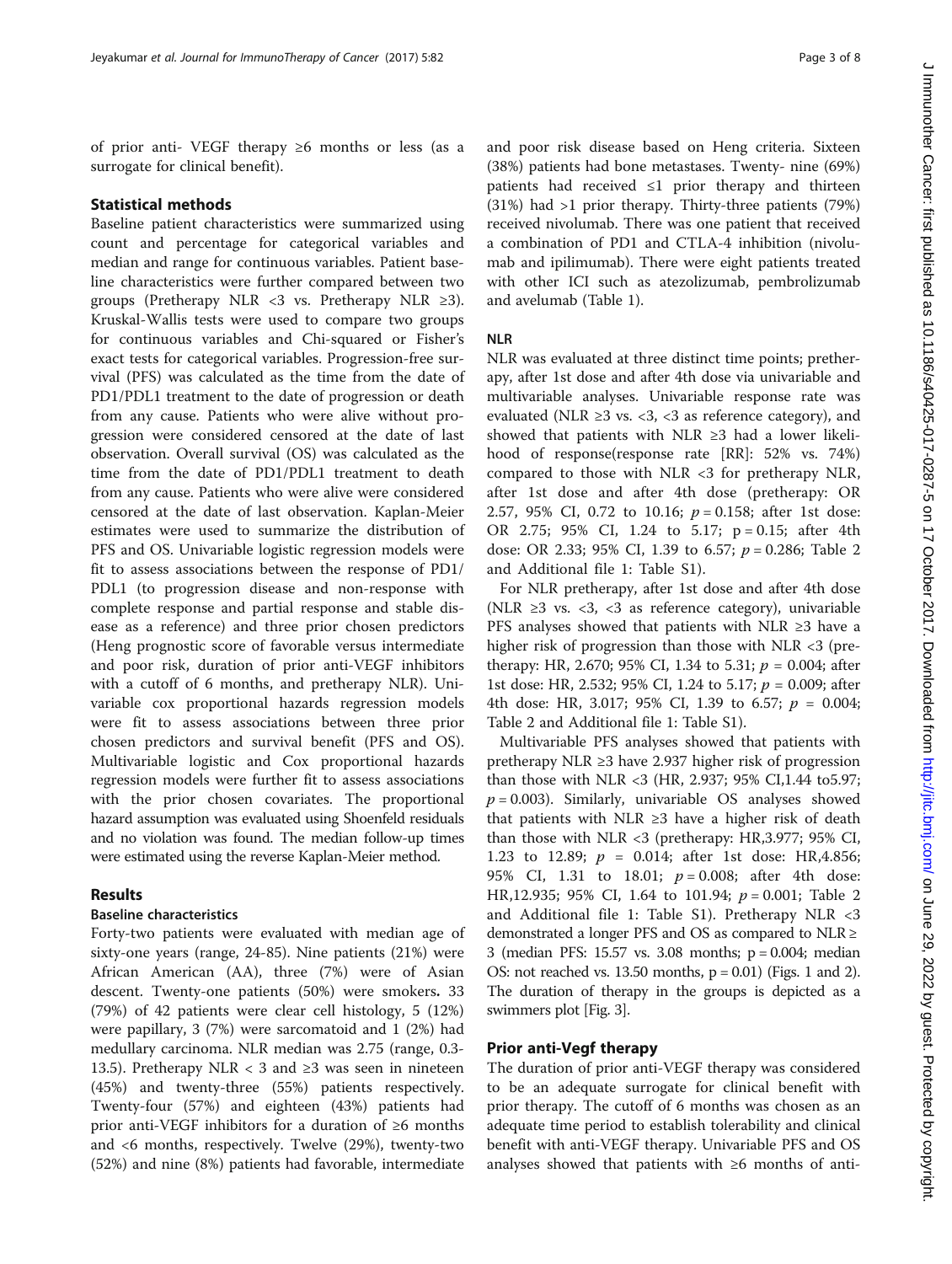<span id="page-3-0"></span>Table 1 Baseline Characteristics

|                                                   | Pre NLR $<$ 3<br>$(N = 19)$ | Pre NLR $\geq$ 3<br>$(N = 23)$ | All $(N = 42)$ | p-value |
|---------------------------------------------------|-----------------------------|--------------------------------|----------------|---------|
| Median, Age – median (range)                      | 61 (45-85)                  | $61(24-82)$                    | $61(24-85)$    | 0.859   |
| Race- no. (%)                                     |                             |                                |                | 0.339   |
| Caucasian                                         | 14 (74)                     | 16(70)                         | 30(71)         |         |
| African-American                                  | 5(26)                       | 4(17)                          | 9(21)          |         |
| Asian                                             | 0(0)                        | 3(13)                          | 3(7)           |         |
| Histology- no. (%)                                |                             |                                |                | 0.330   |
| Clear Cell                                        | 17 (89)                     | 16 (70)                        | 33 (79)        |         |
| Non-Clear cell                                    | 2(11)                       | 9(30)                          | 9(21)          |         |
| Smoking Status- no. (%)                           |                             |                                |                | >0.99   |
| No                                                | 10 (53)                     | 11 (48)                        | 21 (50)        |         |
| Yes                                               | 9(47)                       | 12 (52)                        | 21 (50)        |         |
| Number of Prior anti-VEGF<br>Therapies- no. (%)   |                             |                                |                | 0.093   |
| $\leq$ 1                                          | 16 (84)                     | 13 (57)                        | 29 (69)        |         |
| >1                                                | 3(16)                       | 10(43)                         | 13 (31)        |         |
| Duration of prior anti-VEGF<br>Therapies- no. (%) |                             |                                |                | >0.99   |
| < 6 Months                                        | 8(42)                       | 10(43)                         | 18 (43)        |         |
| $\geq 6$ Months                                   | 11 (58)                     | 13 (57)                        | 24 (57)        |         |
| NLR at Day 15- no. (%)                            |                             |                                |                | < 0.001 |
| $<$ 3                                             | 15 (79)                     | 2(9)                           | 17 (40)        |         |
| $\geq$ 3                                          | 4(21)                       | 20 (87)                        | 24 (57)        |         |
| NLR at Cycle 3- no. (%) <sup>d</sup>              |                             |                                |                | 0.001   |
| $<$ 3                                             | 13 (68)                     | 3(13)                          | 16 (38)        |         |
| $\geq$ 3                                          | 4(21)                       | 16(70)                         | 20 (48)        |         |
| Types of anti-VEGF Therapies -<br>no. (%)         |                             |                                |                |         |
| Pazopanib                                         | 10 (34)                     | 10(77)                         | 20 (48)        | 0.019   |
| Sunitinib                                         | 6(21)                       | 9(69)                          | 15 (36)        | 0.005   |
| Axitinib                                          | 0(0)                        | 9(69)                          | 9(21)          | < 0.001 |
| Sorafenib                                         | 0(0)                        | 6(46)                          | 6(14)          | < 0.001 |
| Bevacizumab                                       | 2(7)                        | 5 (38)                         | 7 (17)         | 0.021   |
| Everolimus                                        | 2(7)                        | 5(38)                          | 7 (17)         | 0.021   |
| IL2                                               | 10 (34)                     | 10(77)                         | 20 (48)        | 0.019   |
| Histology - no. (%)                               |                             |                                |                | 0.330   |
| Clear                                             | 17 (89)                     | 16(70)                         | 33 (79)        |         |
| Clear Cell W/ Sarcamatoid<br>Features             | 0(0)                        | 3(13)                          | 3(7)           |         |
| Clear Cell W/ Papillary<br>Features               | 2(1)                        | 3(13)                          | 5(12)          |         |
| Medullary                                         | 0(0)                        | 1(4)                           | 1(2)           |         |
| Heng Prognostic Score-<br>no. (%)                 |                             |                                |                | 0.509   |
| Low                                               | 4 (21)                      | 8 (35)                         | 12 (29)        |         |
| Intermediate                                      | 10(53)                      | 12(52)                         | 22 (52)        |         |
| High                                              | 5(26)                       | 3 (13)                         | 8(19)          |         |
| <b>MSKCC Prognostic Score-</b><br>no. (%)         |                             |                                |                | 0.317   |
| Low                                               | 4 (21)                      | 9 (39)                         | 13 (31)        |         |

Table 1 Baseline Characteristics (Continued)

|                                                         | $(N = 19)$ | Pre NLR < 3 Pre NLR $\ge$ 3 All (N = 42) p-value<br>$(N = 23)$ |         |       |
|---------------------------------------------------------|------------|----------------------------------------------------------------|---------|-------|
| Intermediate                                            | 15 (79)    | 14(61)                                                         | 29 (69) |       |
| Type of Immune Checkpoint<br>Inhibitor Therapy- no. (%) |            |                                                                |         | 0.220 |
| Nivolumab                                               | 19 (66)    | 10(77)                                                         | 29 (69) |       |
| Nivolumab plus Nexavar                                  | 0(0)       | 1(8)                                                           | 1(2)    |       |
| Nivolumab plus Votrient                                 | 1(3)       | 2(15)                                                          | 3(7)    |       |
| Nivolumab + Ipilimumab                                  | 1(3)       | 0(0)                                                           | 1(2)    |       |
| Ipilimumab                                              | 0(0)       | 0(0)                                                           | 0(0)    |       |
| Avelumab                                                | 1(3)       | 0(0)                                                           | 1(2)    |       |
| Pembrolizumab and Axitinib                              | 5 (17)     | 0(0)                                                           | 5(12)   |       |
| Atezolizumab and Avastin                                | 2(7)       | 0(0)                                                           | 2(5)    |       |
| and are not available for 6 patients                    |            |                                                                |         |       |

Data are not available for 6 patients

VEGF therapy have a significantly higher risk of progression and a marginally higher risk of death than those with anti-VEGF therapy duration of <6 months (PFS: HR, 2.015; 95% CI, 1.05 to 3.88; p = 0.048; OS: HR, 2.869; 95% CI, 0.90 to 9.14;  $p = 0.063$ ). This factor remained a statistically significant predictor of outcome in the multivariable PFS analysis(HR, 2.288; 95% CI, 1.09 to 4.79;  $p = 0.028$ ) and marginally significant in the multivariable OS analysis (HR, 2.913; 95% CI, 0.90 to 9.39;  $p = 0.073$ ). Univariable analysis was done on response rate correlating with duration of anti-VEGF therapy and patients with duration ≥6 months of anti-VEGF therapy showed a decreased likelihood of response to ICI therapy (OR 2.200, 95%CI 0.61 to 8.68, p-value 0.237) (Table [2\)](#page-4-0).

We also evaluated effect of response to prior anti-VEGF therapy in patients who were on multiple anti-VEGF therapies. We found that those with >1 anti-VEGF therapy tended to have a higher risk of progression on ICI therapy, but the p-value was not statistically significant (HR, 1.668; 95% CI, 0.83 to 3.37;  $p = 0.167$ ), and to have a significantly higher risk of death than those with ≤1 prior anti-VEGF therapy (HR, 3.424; 95% CI, 1.23 to 9.57;  $p = 0.021$ ) based on univariable analysis (Additional file [1](#page-6-0): Table S1).

The patients with duration of prior anti-VEGF therapy <6 months or lack of clinical benefit with anti-VEGF therapy, were more likely to benefit from ICI therapy compared to those receiving therapy for ≥6 months (median PFS: 14.33 and 3.72 months for <6 and ≥6 months, respectively;  $p = 0.048$ ) (Table [2,](#page-4-0) Figs. [1](#page-4-0) and [2](#page-5-0), Additional file [1](#page-6-0): Figure S1).

## Race

Univariable analyses for PFS and OS showed that non-Caucasians (9 African American, 2 Middle Eastern and 1 Asian) had a higher risk of progression and death compared to Caucasians (PFS: HR, 3.362; 95% CI, 1.55 to 7.31;  $p = 0.004$ ; OS: HR, 8.666; 95% CI, 2.87 to 26.16;  $p < 0.001$ ) (Additional file [1](#page-6-0): Table S1).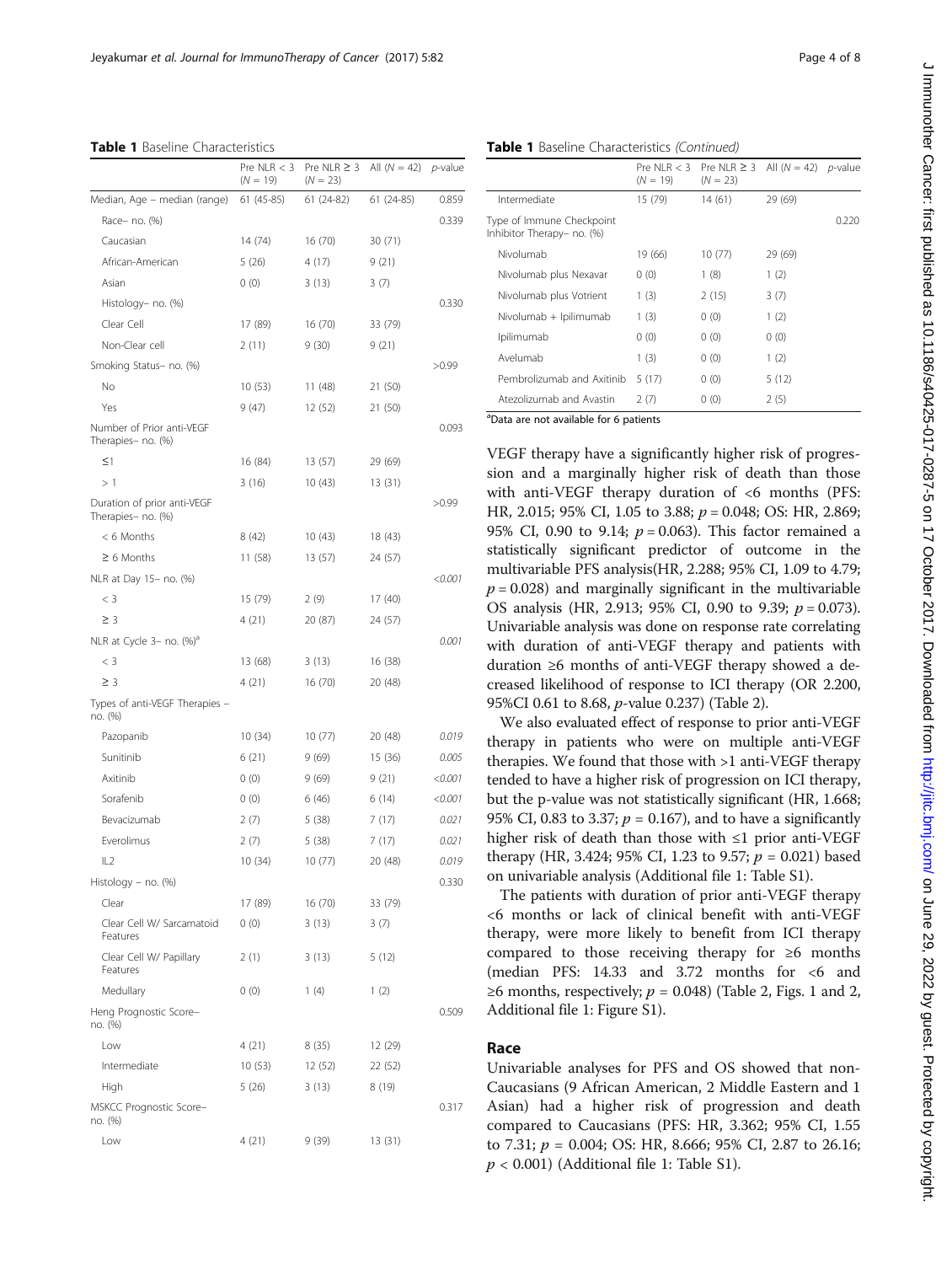<span id="page-4-0"></span>Table 2 Univariable and multivariable logistic and Cox regression analyses of risk factors associated with RR, PFS, and OS

|                       | $RR^*$                                |         |                         | $PFS$ # |                         |         | OS <sup>5</sup>         |         |                          |         |                         |         |
|-----------------------|---------------------------------------|---------|-------------------------|---------|-------------------------|---------|-------------------------|---------|--------------------------|---------|-------------------------|---------|
|                       | Univariable analysis                  |         | Multivariable analysis  |         | Univariable analysis    |         | Multivariable analysis  |         | Univariable analysis     |         | Multivariable analysis  |         |
|                       | OR (95% CI)                           | p-value | OR (95% CI)             | p-value | HR (95% CI)             | p-value | HR (95% CI)             | p-value | HR (95% CI)              | p-value | HR (95% CI)             | p-value |
| Heng Prognostic Score |                                       |         |                         |         |                         |         |                         |         |                          |         |                         |         |
| Low                   | Reference                             |         | Reference               |         | Reference               |         | Reference               |         | Reference                |         | Reference               |         |
| Int/High <sup>^</sup> | 0.500<br>(0.124, 1.973)               | 0.319   | 0.553<br>(0.130, 2.322) | 0.414   | 0.779<br>(0.379, 1.6)   | 0.496   | 0.892<br>(0.433, 1.837) | 0.757   | 0.514<br>(0.182, 1.451)  | 0.201   | 0.559<br>(0.197, 1.585) | 0.274   |
|                       | Duration of prior anti-VEGF Therapies |         |                         |         |                         |         |                         |         |                          |         |                         |         |
| $< 6$ Months          | Reference                             |         | Reference               |         | Reference               |         | Reference               |         | Reference                |         | Reference               |         |
| $\geq 6$ Months       | 2.200<br>(0.613, 8.678)               | 0.237   | 2.362<br>(0.627, 9.979) | 0.216   | 2.015<br>(1.046, 3.883) | 0.048   | 2.288<br>(1.094, 4.785) | 0.028   | 2.869<br>(0.9, 9.141)    | 0.063   | 2.913<br>(0.904, 9.388) | 0.073   |
| Pretherapy NLR        |                                       |         |                         |         |                         |         |                         |         |                          |         |                         |         |
| $<$ 3                 | Reference                             |         | Reference               |         | Reference               |         | Reference               |         | Reference                |         | Reference               |         |
| $\geq$ 3              | 2.567<br>(0.717, 10.16)               | 0.158   | 2.538<br>(0.674, 10.57) | 0.178   | 2.67<br>(1.343, 5.308)  | 0.004   | 2.937<br>(1.444, 5.972) | 0.003   | 3.977<br>(1.227, 12.889) | 0.014   | 4.01<br>(1.189, 13.524) | 0.025   |

 $^\wedge$ , Intermediate and high;  $^*$ , PD1/PDL1 response rate to progression disease and non-response;  $^*$ , progression-free survival;  $^{\mathsf{S}},$  overall survival

Univariable analyses for RR showed that non-Caucasians had a significantly decreased response rate to ICI therapy (RR: 25% vs. 77%) than Caucasians (OR 9.857, 95% CI 2.27 to 54.83, p = 0.004) (Additional file [1](#page-6-0): Table S1).

#### Smoking

Smoking status was not found to be significant in affecting either PFS or OS. Univariable smoking status (yes vs. no, no as reference category) for PFS is HR 1.510 (95% CI, 0.78 to 2.92;  $p = 0.221$  and for OS HR 1.305 (95%) CI, 0.47 to 3.6;  $p = 0.608$ ). Univariable analysis of response rate showed an OR of 2.273 (95% CI 0.65 to 8.54,  $p = 0.208$ ) (Additional file [1:](#page-6-0) Table S1).

#### Other prognostic assessment

Heng prognostic scoring was also assessed and is categorized it into favorable, intermediate and high categories, however for statistical purposes intermediate and high were combined. Univariable PFS and OS analyses showed intermediate/high vs. low with HR 0.779(95% CI, 0.38 to 1.6) and HR 0.514(95% CI, 0.18 to 1.45) with the p-value of 0.496 for PFS and 0.201 for OS (Table 2). The response rate was evaluated using univariable analysis and showed an OR 0.500 (95% CI 0.124 to 1.973,  $p = 0.319$ ).

MSKCC prognostic scoring was also evaluated and patients were subdivided into low, intermediate and high, however, there were no patients in high-risk category (low as reference category). With univariable analysis, the intermediate versus low risk had a HR of 0.764(95% CI, 0.38 to 1.55;  $p = 0.462$ ) for PFS and HR of 0.428(95% CI, 0.15 to 1.19;  $p = 0.111$ ) for OS. The response rate was analyzed with univariable analysis and showed an OR 0.614 (95% CI 0.16 to 2.37,

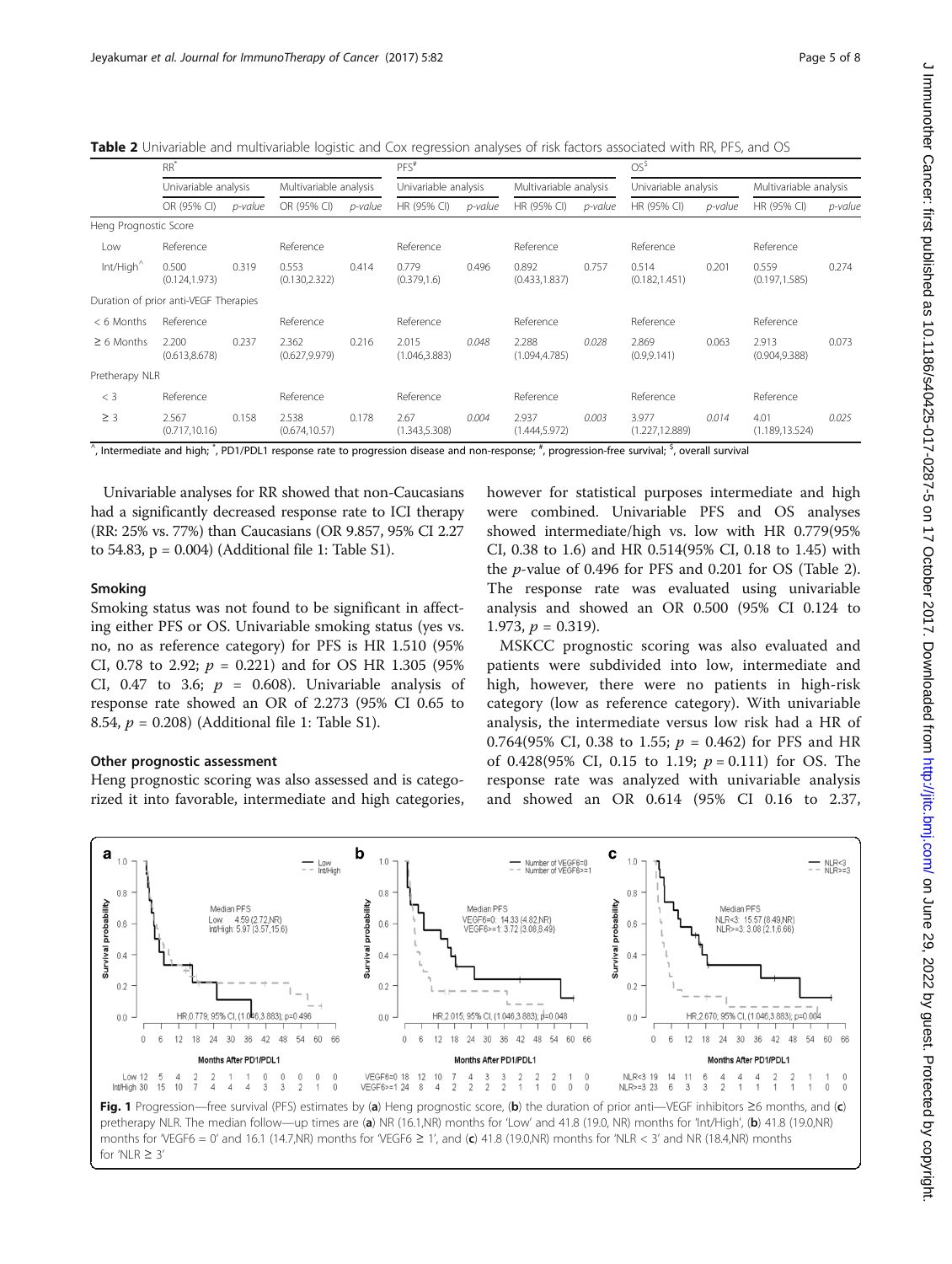<span id="page-5-0"></span>

 $p = 0.473$ ) (Additional file [1:](#page-6-0) Figure S1, Tables S2, S3, S4 and S5). The *p*-values did not reach statistical significance for prediction of clinical outcomes with ICI therapy within the Heng or MSKCC prognostic categories.

# **Discussion**

Therapy with ICI is rapidly establishing efficacy, not only in RCC but also in various other tumor types such as urothelial, lung, Merkel cell cancers and melanoma. Finding a simple universally applicable predictor of response would represent an invaluable clinical tool for treatment decisions. In this study, NLR and duration of prior anti-VEGF therapy emerge as significant



biomarkers prognostic of clinical outcomes with ICI therapies in mRCC. NLR is a simple clinical tool that can be utilized without any additional cost, or sample collection. To our knowledge this is the first report utilizing NLR and duration of prior anti-VEGF therapy as prognostic biomarkers in the context of ICI therapy in mRCC.

In mRCC there is a pressing need for biomarkers especially as PD-1 or PDL-1 expression testing failed to reveal an association with response or clinical outcomes. Front line trials are ongoing to explore the role of ICI therapies and if NLR is validated it may allow a rational method of making therapeutic choices in RCC and developing pathways and sequences of therapies. Our study found that pretherapy NLR  $<$ 3 is a statistically significant predictor of response, and improved PFS and OS with ICI therapy in RCC. Baum et al11] showed decreased OS with a cutoff of preoperative NLR  $\geq 4$  in cytoreductive nephrectomy patients with mRCC. The NLR cutoff of 3 that is primarily used in this study, was adopted from a meta-analysis conducted by Hu et al. incorporating 15 studies evaluating NLR as a prognostic factor in RCC. We evaluated our database with NLR 4 cutoff and found that pretherapy NLR  $\geq$  4 also was associated with worse PFS with ICI in RCC with a HR of 2.546 (95% CI, 1.25 to 5.19;  $p = 0.01$ ) in univariable analysis but nonsignificant association with OS (HR, 2.19; 95% CI, 0.77 to 6.22;  $p = 0.14$ ). We also noted that the duration of prior anti- VEGF therapy of 6 months or longer, had a lower possibility of benefit from ICI. It would appear that patients with RCC that are sensitive to anti-VEGF TKI therapy are unlikely to respond to single agent ICI therapy.

Despite the intriguing findings, this study has multiple limitations. Extraneous factors that may affect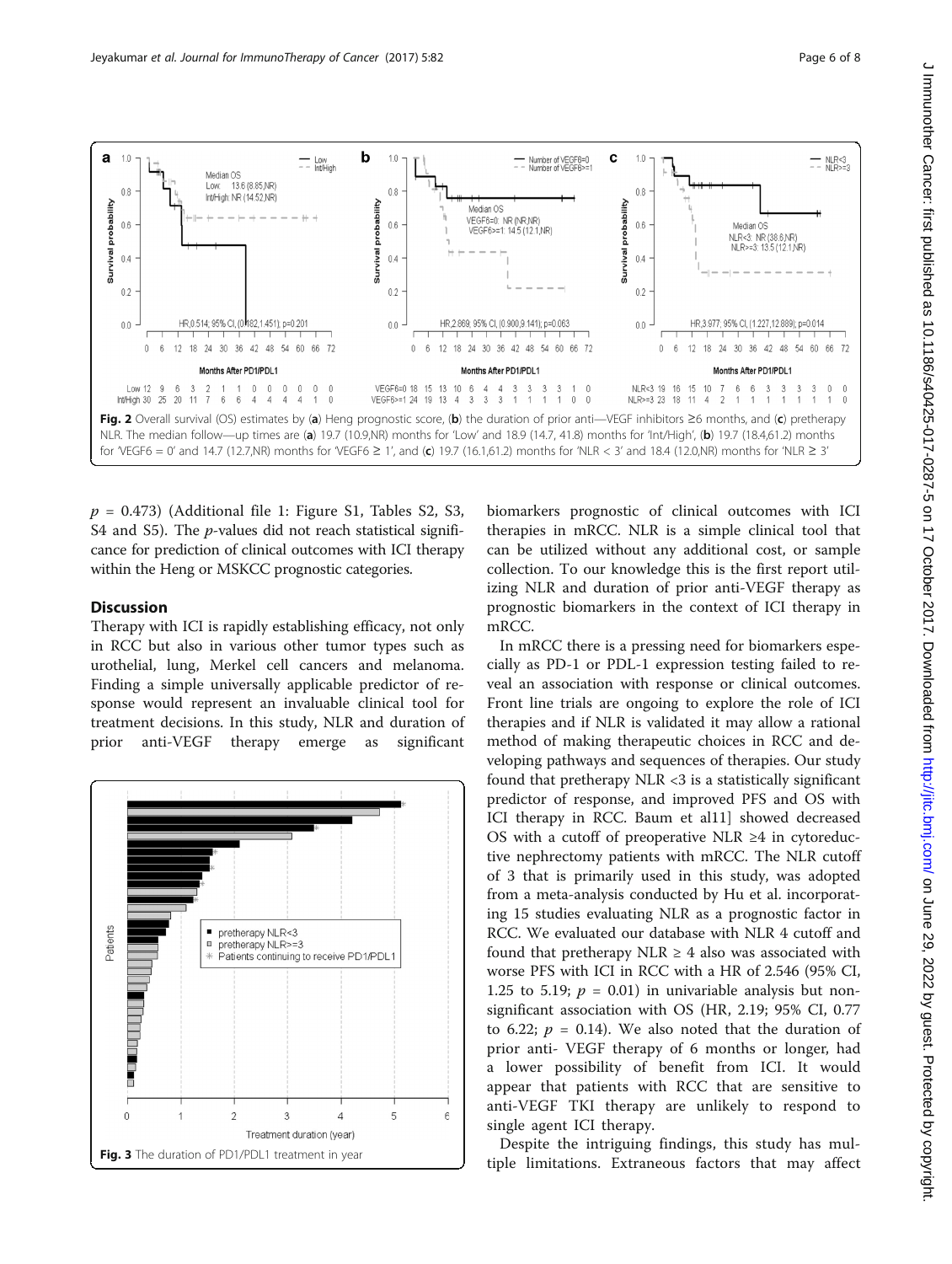<span id="page-6-0"></span>NLR such as steroid therapy have to be taken into consideration. The small sample size, retrospective nature of the study, the assumptions of all ICI having similar potential of efficacy in mRCC and lack of centralized review of scans for response and progression represent the main ones. However 52% of the patients were treated on clinical trials with uniform criteria to assess progression and toxicity and this may overcome the latter limitation, as well as those treated off clinical trial were evaluated by the same physician and scans were done at least every 12 weeks. In addition, the single institution nature of the trial also avoids the heterogeneity in patient assessment and treatment patterns.

The hypotheses generated by this study are worthy of further investigations given the large magnitude of differences and statistical significance findings in a multivariable analysis setting. The current paucity of predictive biomarker availability for therapeutic decision making and the recent growth in therapeutic choices in mRCC further underline the importance of exploring these clinical criteria. Optimizing currently available therapeutic options in mRCC is a dire need to streamline cost, and optimize risk benefit ratio in the management of mRCC patients. Further validation of this observation is required in a larger sample size with multi-institutional collaboration, which will occur in the future.

Despite the limitations a few observations are noteworthy from the current study. A higher NLR is associated with worse prognosis in the setting of ICI therapy, which is consistent with other studies in the literature describing the impact of NLR on clinical outcomes in the setting of sunitinib therapy [\[13, 14\]](#page-7-0).

Due to the retrospective nature of the study no tumor tissue or peripheral blood samples were available. However future prospective testing will need to incorporate a variety of immunologic predictive biomarkers such as serum lactate dehydrogenase and C reactive protein and tumor PDL-1 status, mutation load, T cell subsets and changes in and presence of tumor infiltrating lymphocytes [[15\]](#page-7-0). However, preliminary clinical correlation indicates a lack of predictive capacity for immune markers in mRCC. In the Checkmate 025 study [\[1](#page-7-0)], however PDL-1 status did not correlate with clinical outcomes in RCC patients treated with nivolumab.

Our study results indicate that using NLR and prior VEGF therapy duration would potentially enable us to select patients who are more likely to benefit from ICI therapy in the second line setting. As therapeutic arsenal continues to expand and more therapies are approved in RCC, the sequencing of these therapies will continue to present a critical challenge. Future investigations with a larger sample size and with a control arm are warranted to validate the predictive capacity of the above biomarkers.

# **Conclusions**

In conclusion, utilization of universally available and easily applicable biomarkers such as NLR and duration of prior anti-VEGF therapy, would allow us to rationally determine appropriate therapeutic sequence and optimize outcomes and cost of therapy in mRCC.

## Additional files

[Additional file 1: Table S1.](dx.doi.org/10.1186/s40425-017-0287-5) Univariable logistic and Cox regression analyses for RR, PFS, and OS. Table S2. Univariable and multivariable logistic and Cox regression analyses of risk factors associated with RR, PFS, and OS. Note 'Pretherapy NLR' is grouped by its median of 3.2. Table S3. Univariable and multivariable logistic and Cox regression analyses of risk factors associated with RR, PFS, and OS. Note 'Pretherapy NLR' is considered as a continuous variable. Table S4. Univariable and multivariable Cox regression analyses of risk factors associated with PFS. Note that two variables 'Duration of prior anti-VEGF Therapies' and 'Pretherapy NLR (with the cutoff value of 3)' are combined. Table S5. Univariable and multivariable Cox regression analyses of risk factors associated with PFS. Note that two variables 'Duration of prior anti-VEGF Therapies' and 'Pretherapy NLR (with the cutoff value of 3.2 [median])' are combined. Figure S1. The boxplot of pretherapy NLR by the duration of prior anti-VEGF therapies. The p-value is calculated using the Kruskal. (DOCX 38 kb)

#### Abbreviations

ICI: Immune Checkpoint Inhibitors; KCI: Karmanos Cancer Institute; mRCC: Metastatic Renal Cell Carcinoma; OS: Overall Survival; PFS: Progression Free Survival; RR: Response Rate

#### Funding

None.

#### Availability of data and materials

The data that support the findings of this study are available from Karmanos Cancer Institute but restrictions apply to the availability of these data, which were used under license for the current study, and so are not publicly available. Data are however available from the authors upon reasonable request and with permission of Karmanos Cancer Institute. Found in EXCEL format at Wayne State Institute.

#### Authors' contributions

GJ - first author, primarily responsible for data collection and contributed to writing to manuscript. SK – Biostatistician, data analysis and manuscript writing. NB – Data collection and manuscript writing. CL – Pharmacologist who identified patients treated with ICI. CS, SS, BD –Study coordinators that provided assistance with data collection. EH and JF – provided patients for study and contributed to manuscript. UV – Study PI, Provided majority of patients on study, data collection contributed to manuscript and Corresponding author. All authors have reviewed and approved the final version of the manuscript.

#### Ethics approval and consent to participate

Ethics approval was waived due to retrospective nature of chart review. Protocol was approved by Wayne State University IRB #050516M1E. Waiver of consent and HIPPA granted by IRB.

#### Consent for publication

Not Applicable.

#### Competing interests

The authors declare that they have no competing interests.

#### Publisher's Note

Springer Nature remains neutral with regard to jurisdictional claims in published maps and institutional affiliations.